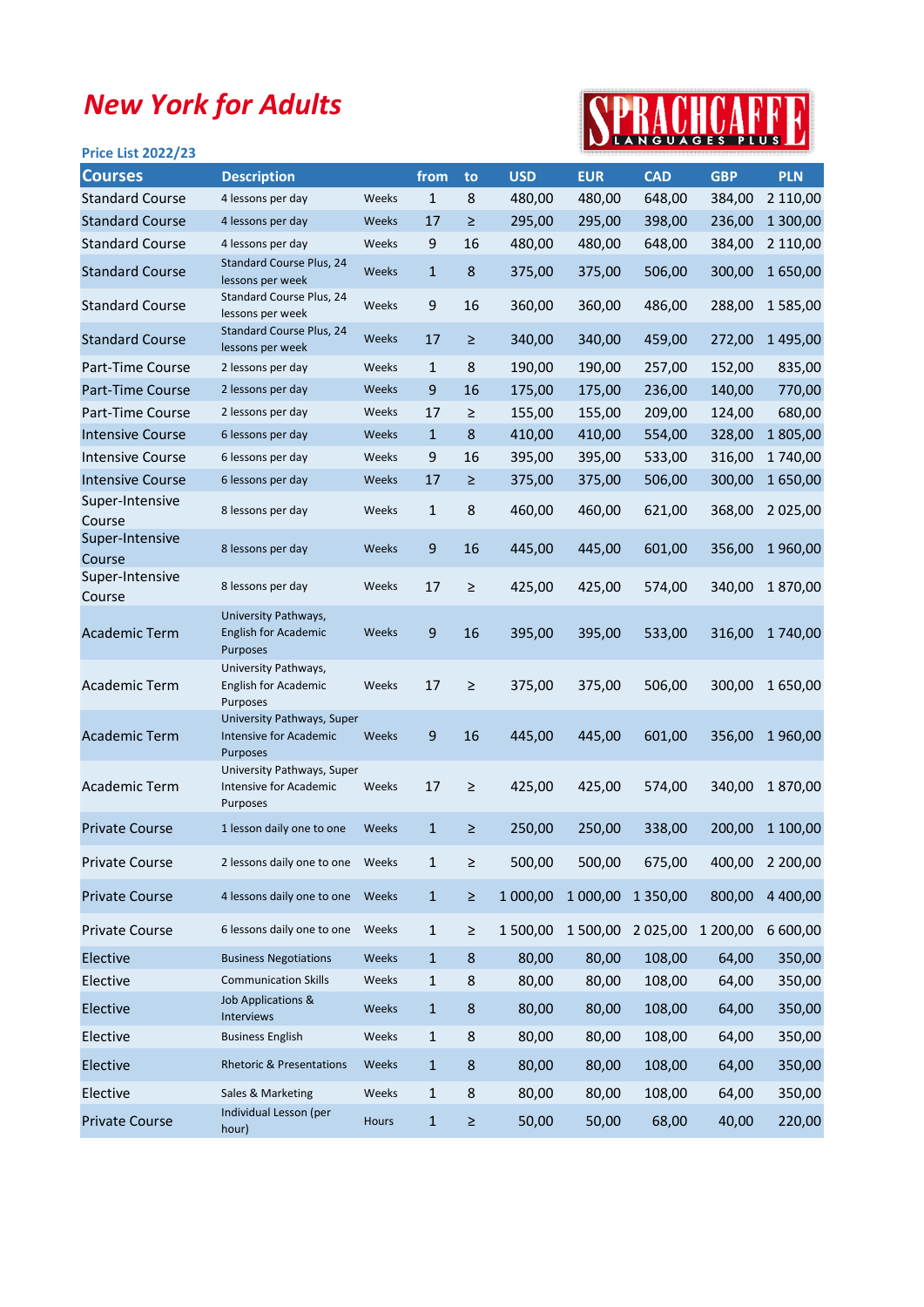| <b>Rooms</b>              |       | from         | to | <b>USD</b> | <b>EUR</b> | <b>CAD</b> | <b>GBP</b> | <b>PLN</b>    |
|---------------------------|-------|--------------|----|------------|------------|------------|------------|---------------|
| Host Family, Double Room  | Weeks | 1            | ≥  | 400,00     | 400,00     | 540,00     | 320.00     | 1760,00       |
| Host Family, Single Room  | Weeks | $\mathbf{1}$ | ≥  | 460,00     | 460,00     | 621,00     | 368,00     | 2 0 2 5 , 0 0 |
| Residence, Double Room    | Weeks | 1            | ≥  | 600,00     | 600,00     | 810,00     | 480,00     | 2 640,00      |
| Residence, Single Room    | Weeks | 1            | ≥  | 750,00     | 750,00     | 1 013,00   | 600,00     | 3 300,00      |
|                           |       |              |    |            |            |            |            |               |
| <b>Rooms extra nights</b> |       |              |    | <b>USD</b> | <b>EUR</b> | <b>CAD</b> | <b>GBP</b> | <b>PLN</b>    |
| Host Family, Double Room  | Day   | 1            | ≥  | 80,00      | 80,00      | 108,00     | 64,00      | 352,00        |
| Host Family, Single Room  | Day   | $\mathbf{1}$ | ≥  | 92,00      | 92.00      | 124,00     | 74,00      | 405.00        |

Day 1 ≥ 120,00 120,00 162,00 96,00 528,00 Day 1 ≥ 150,00 150,00 203,00 120,00 660,00

Extra night prices are not including seasonal surcharges and possible catering costs

Residence, Double Room Residence, Single Room

| <b>Boards</b>     | for Roomtype             |             | <b>USD</b> | <b>EUR</b> | <b>CAD</b> | <b>GBP</b> | <b>PLN</b> |
|-------------------|--------------------------|-------------|------------|------------|------------|------------|------------|
| <b>Full Board</b> | Host Family, Double Room |             | 20,00      | 20.00      | 27.00      | 16,00      | 90,00      |
| <b>Full Board</b> | Host Family, Single Room |             | 30.00      | 30.00      | 41.00      | 24.00      | 130.00     |
| Half board        | Host Family, Double Room | is included | 0.00       | 0.00       | 0,00       | 0,00       | 0,00       |
| Half board        | Host Family, Single Room | is included | 0,00       | 0.00       | 0,00       | 0,00       | 0,00       |

| <b>Boards extra nights</b> |                          |             | <b>USD</b> | <b>EUR</b> | <b>CAD</b> | <b>GBP</b> | <b>PLN</b> |
|----------------------------|--------------------------|-------------|------------|------------|------------|------------|------------|
| <b>Full Board</b>          | Host Family, Double Room |             | 4.00       | 4.00       | 5,00       | 3,00       | 18,00      |
| <b>Full Board</b>          | Host Family, Single Room |             | 6.00       | 6,00       | 8,00       | 5,00       | 26,00      |
| Half board                 | Host Family, Double Room | is included | 0.00       | 0.00       | 0,00       | 0,00       | 0,00       |
| <b>Half board</b>          | Host Family, Single Room | is included | 0.00       | 0.00       | 0,00       | 0,00       | 0,00       |

| <b>Seasonsurcharges</b> |                         | <b>USD</b> | <b>EUR</b> | <b>CAD</b> | <b>GBP</b> | <b>PLN</b> |
|-------------------------|-------------------------|------------|------------|------------|------------|------------|
| Mid Season              | 03/04/2022 - 18/06/2022 | 15.00      | 15.00      | 20.00      | 12.00      | 65.00      |
| High Season             | 19/06/2022 - 20/08/2022 | 50.00      | 50.00      | 68.00      | 40.00      | 220.00     |
| Mid Season              | 21/08/2022 - 17/09/2022 | 15,00      | 15.00      | 20.00      | 12.00      | 65,00      |

|                    | Seasonsurcharges extra nights | <b>USD</b> | <b>EUR</b> | <b>CAD</b> | GBP  | <b>PLN</b> |
|--------------------|-------------------------------|------------|------------|------------|------|------------|
| Mid Season         | 03/04/2022 - 18/06/2022       | 3.00       | 3.00       | 4.00       | 2.00 | 13.00      |
| <b>High Season</b> | 19/06/2022 - 20/08/2022       | 10.00      | 10.00      | 14.00      | 8.00 | 44.00      |
| Mid Season         | 21/08/2022 - 17/09/2022       | 3.00       | 3.00       | 4.00       | 2.00 | 13.00      |

| <b>Fees</b>                        | <b>USD</b> | <b>EUR</b> | <b>CAD</b> | <b>GBP</b> | <b>PLN</b> |
|------------------------------------|------------|------------|------------|------------|------------|
| <b>Accommodation Placement Fee</b> | 200.00     | 200.00     | 270.00     | 160.00     | 880.00     |
| <b>Course Enrollment Fee</b>       | 100.00     | 100.00     | 135.00     | 80.00      | 440.00     |
| <b>Registration Fee</b>            | 100.00     | 100.00     | 135.00     | 80.00      | 440.00     |

| <b>Transfers</b>   | <b>Airport/Station</b>                      | <b>USD</b> | <b>EUR</b> | <b>CAD</b> | <b>GBP</b> | <b>PLN</b>             |
|--------------------|---------------------------------------------|------------|------------|------------|------------|------------------------|
| Oneway (Arrival)   | EWR - Newark Liberty International Airpor   | 150,00     | 150,00     | 203,00     | 120,00     | 660,00                 |
| Oneway (Arrival)   | JFK - John F. Kennedy International Airport | 100,00     | 100,00     | 135,00     | 80,00      | 440,00                 |
| Oneway (Arrival)   | LGA - LaGuardia Airport                     | 100,00     | 100,00     | 135,00     | 80,00      | 440,00                 |
| Oneway (Departure) | EWR - Newark Liberty International Airpor   | 150,00     | 150,00     | 203,00     | 120,00     | 660,00                 |
| Oneway (Departure) | JFK - John F. Kennedy International Airport | 75,00      | 75,00      | 101,00     | 60,00      | 330,00                 |
| Oneway (Departure) | LGA - LaGuardia Airport                     | 75,00      | 75,00      | 101,00     | 60,00      | 330,00                 |
| Return             | EWR - Newark Liberty International Airpor   | 300,00     | 300,00     | 405,00     | 240,00     | 320,00<br>$\mathbf{1}$ |
| Return             | JFK - John F. Kennedy International Airport | 170,00     | 170,00     | 230,00     | 136,00     | 750,00                 |
| Return             | LGA - LaGuardia Airport                     | 170,00     | 170,00     | 230,00     | 136,00     | 750,00                 |